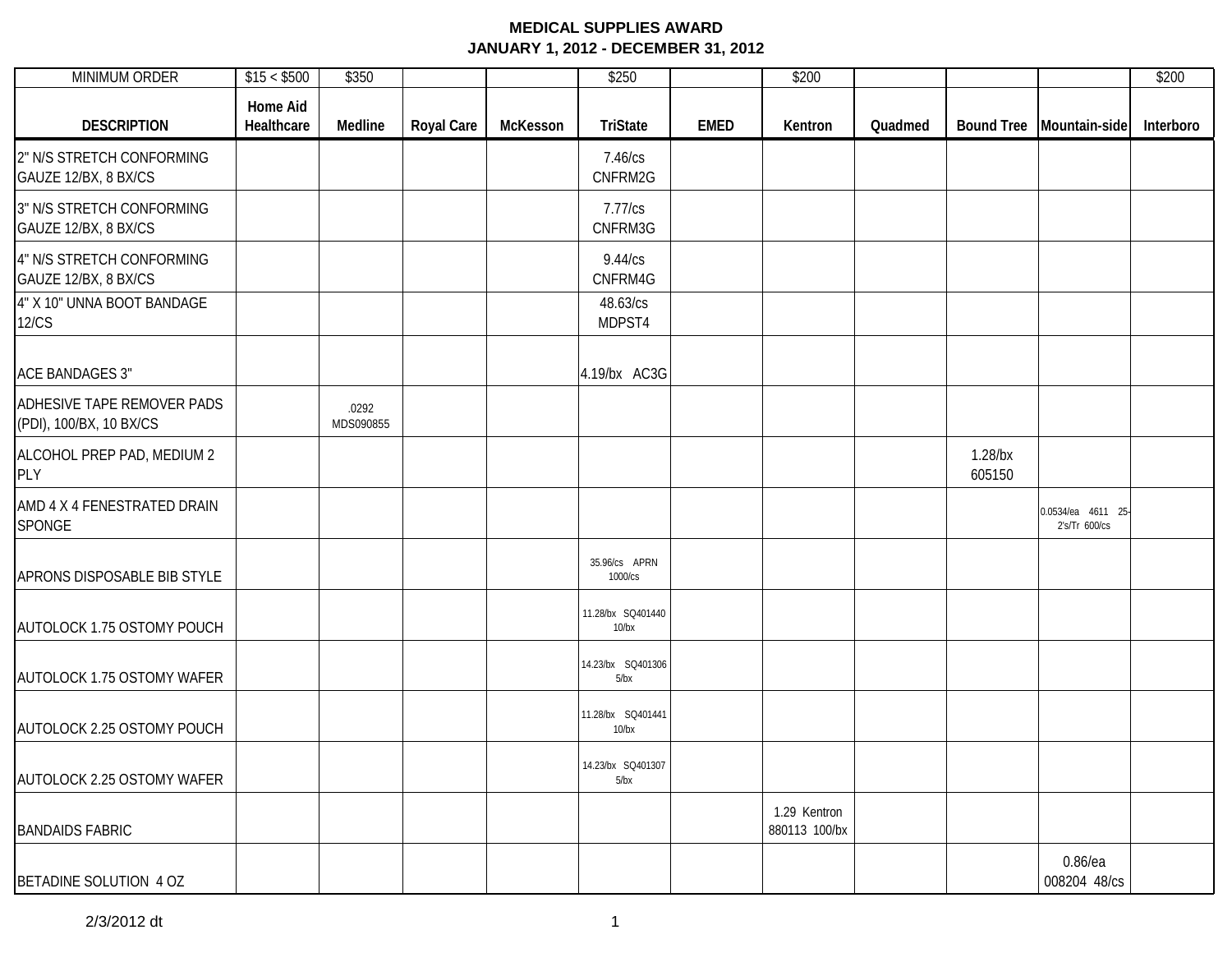| CHUX 17" X 24"                                                                       |                                 | 19.95/cs<br>UPD17D 300/cs  |                              |                                    |  |
|--------------------------------------------------------------------------------------|---------------------------------|----------------------------|------------------------------|------------------------------------|--|
| COBAN, SELF-ADHERENT<br>BANDAGE, 3" X 5YDS, TAN, 24/CS                               |                                 |                            |                              | 0.9868 Dynarex<br>3173 24/bx       |  |
| COBAN, SELF-ADHERENT<br>BANDAGE, 4" X 5YDS, TAN, 24/CS                               |                                 |                            |                              | 1.1696 Dynarex<br>3174 18/bx       |  |
| <b>COHESIVE SEALS</b>                                                                |                                 | 64.10/bx<br>SQ839002 20/bx |                              |                                    |  |
| COMBINE PADS 5 X 9, STERILE<br>20/BX, 20 BX/CS                                       | .0721<br>PRM21450<br>16/25's/cs |                            |                              |                                    |  |
| <b>CONDOM CATHETER</b>                                                               | .472 DYND12301<br>25/bx         |                            |                              |                                    |  |
| DIGITAL ORAL THERMOMETER                                                             |                                 |                            |                              | 1.5055 ADC<br>412-00               |  |
| DIGITAL ORAL THERMOMETER<br>SHEATHS, 100/BX 50 BX/CS                                 |                                 |                            |                              | 0.0173 Mabixs15-<br>618-000 100/bx |  |
| 36" DISPOSABLE INFANT TAPE<br>MEASURE 1000/BX                                        |                                 | 24.95/bx<br>M2757          |                              |                                    |  |
| <b>DISPOSABLE BLOOD PRESSURE</b><br><b>CUFF &amp; SPHYGMOMANOMETER</b><br><b>KIT</b> |                                 | $6.15$ /ea<br><b>SPHYG</b> |                              |                                    |  |
| <b>DISPOSABLE STETHESCOPES</b>                                                       |                                 |                            | 1.49 Kentron                 |                                    |  |
| DUO DERM CGF 4 X 4<br>HYDROCOLLOID DRESSINGS 5/BX                                    |                                 | 9.94/bx<br>DD44G 5/bx      |                              |                                    |  |
| DUO DERM X-THIN 4 X 4<br>HYDROCOLLOID DRESSINGS<br>10/BX                             |                                 | 21.26/bx<br>SQ187955       |                              |                                    |  |
| <b>EAR LOOP FACE MASK</b>                                                            |                                 |                            | 2.25 Kentron<br>FM9904 50/bx |                                    |  |
| 14FR 5CC FOLEY CATHETER 10/BX                                                        |                                 | 7.18/bx CT145R<br>$10$ /bx |                              |                                    |  |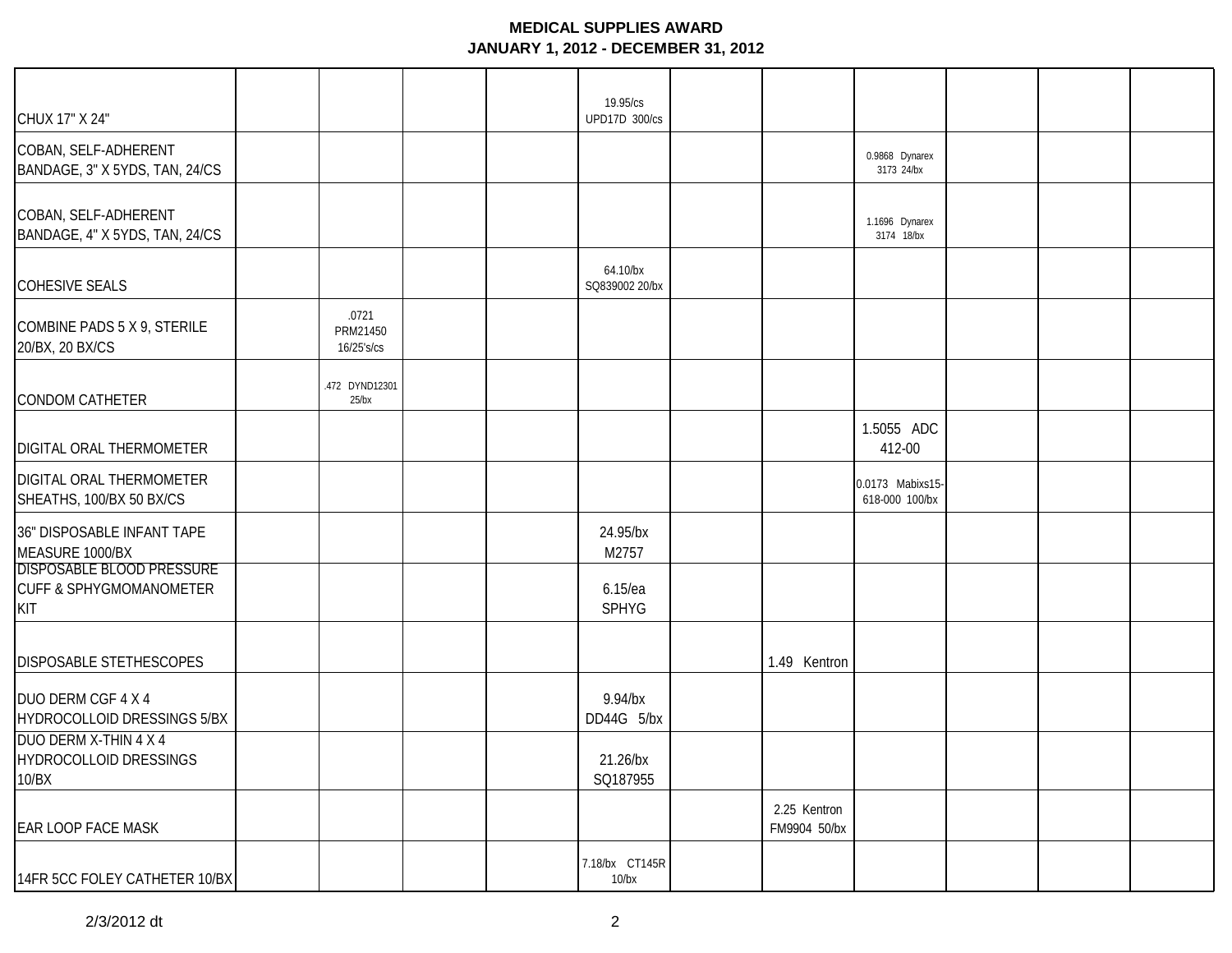| 14FR 30CC FOLEY CATHETER<br>10/BX              |                        |                        | 7.18/bx CT143R<br>$10$ /bx |                               |  |                       |  |
|------------------------------------------------|------------------------|------------------------|----------------------------|-------------------------------|--|-----------------------|--|
| 16FR 5CC FOLEY CATHETER 10/BX                  |                        |                        | 7.18/bx CT165R<br>$10$ /bx |                               |  |                       |  |
| 16FR 30CC FOLEY CATHETER<br>10/BX              |                        |                        | 7.18/bx CT163R<br>$10$ /bx |                               |  |                       |  |
| 18FR 30CC FOLEY CATHETER<br>10/BX              |                        |                        | 7.18/bx CT183R<br>$10$ /bx |                               |  |                       |  |
| 20FR 30CC FOLEY CATHETER<br>10/BX              |                        |                        | 7.18/bx CT203R<br>$10$ /bx |                               |  |                       |  |
| 24FR 30CC FOLEY CATHETER<br>10/BX              |                        |                        | 7.18/bx CT243R<br>$10$ /bx |                               |  |                       |  |
| FOLEY 14FR MALE STRAIGHT<br>CATH               |                        |                        | 12.00/cs URCRT14<br>50/cs  |                               |  |                       |  |
| FOLEY 14FR FEMALE STRAIGHT<br>CATH             |                        |                        | 12.00/cs URCRT14F<br>50/cs |                               |  |                       |  |
| FOLEY 18FR 5CC                                 |                        |                        |                            |                               |  | 0.87/ea 4938<br>10/bx |  |
| FOLEY 20FR 5CC COUDE                           |                        | $1.48$ /pk<br>52412000 |                            |                               |  |                       |  |
| FOLEY 20FR 5CC SILICONE                        | $1.06$ /ea<br>35651920 |                        |                            |                               |  |                       |  |
| COUDE FOLEY CATHETER 16FR<br>5CC, 10/BX        |                        |                        |                            | 29.19 Kentron<br>521116 10/bx |  |                       |  |
| COUDE FOLEY CATHETER 18FR<br><b>5CC, 10/BX</b> |                        |                        |                            | 29.19 Kentron<br>521118 10/bx |  |                       |  |
| ALL SILICONE 16FR 30CC FOLEY                   |                        |                        | 31.06 CT163S<br>$10$ /bx   |                               |  |                       |  |
| ALL SILICONE 18FR 30CC                         |                        |                        | 31.06 CT183S<br>10/BX      |                               |  |                       |  |
| FOLEY CATHETER TRAY 30CC<br>20/CS              |                        |                        | 26.09/cs CT30<br>20/cs     |                               |  |                       |  |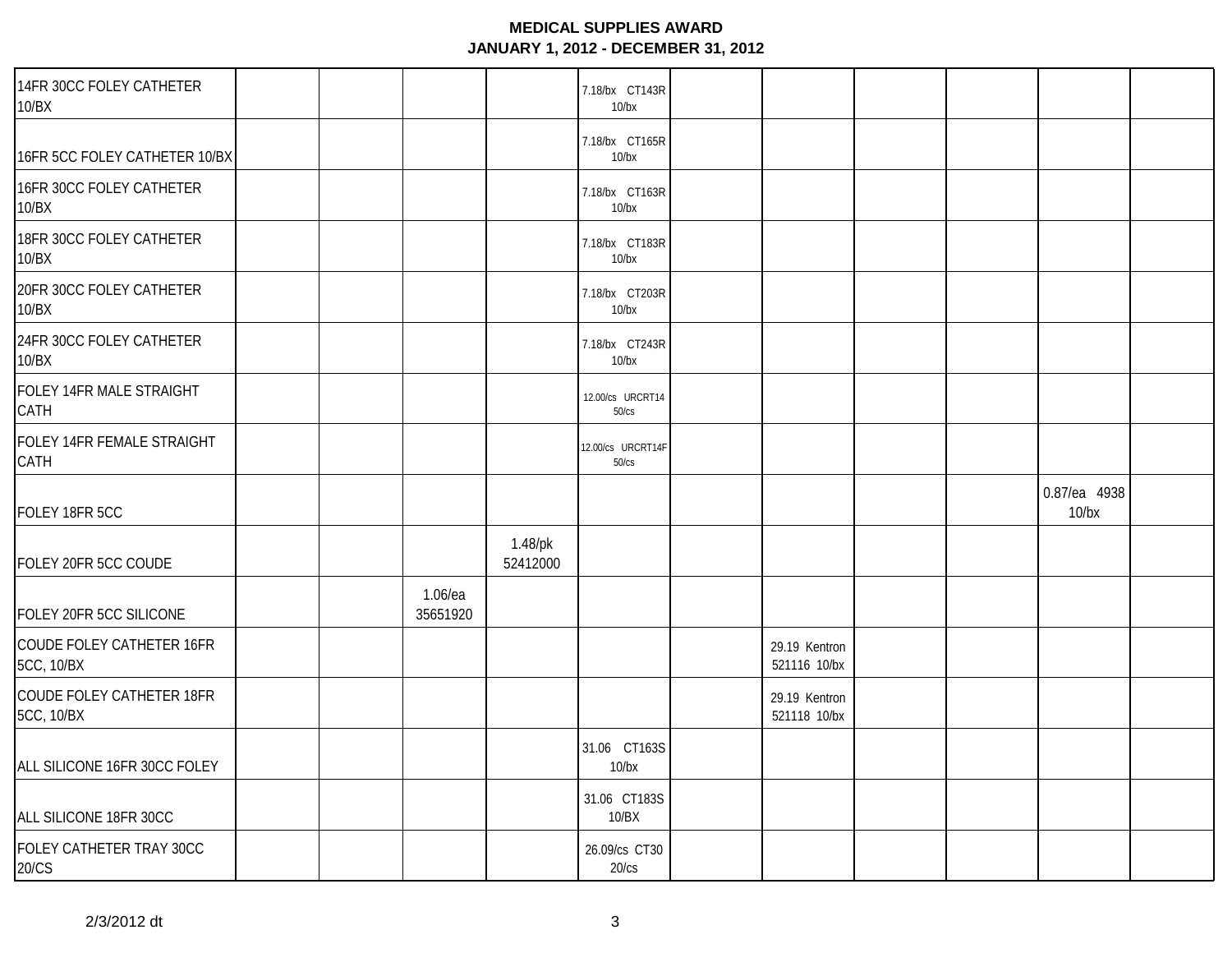| FOLEY INSERTION TRAY, 10CC<br>W/O FOLEY - 20/CS       |                             | 1.208<br><b>DYNC1810</b> |                              |                                     |  |                                     |                    |                                          |  |
|-------------------------------------------------------|-----------------------------|--------------------------|------------------------------|-------------------------------------|--|-------------------------------------|--------------------|------------------------------------------|--|
| FOLEY HOLDER VELCRO                                   |                             |                          |                              | 35.16/cs<br>CTSTRP 12/cs            |  |                                     |                    |                                          |  |
| FOLEY URINARY EXTEN/CONN<br><b>TUBE</b>               |                             | 1.05<br>DYND12550H       |                              |                                     |  |                                     |                    |                                          |  |
| HIBICLENS LIQUID 4 OZ                                 |                             | 2.89<br>MDS098710H       |                              |                                     |  |                                     |                    |                                          |  |
| HYPAFIX 2" X 10 YARDS<br><b>RETENTION TAPE, 24/CS</b> |                             |                          |                              | 178.87/cs<br>HYPFX2 48/cs           |  |                                     |                    |                                          |  |
| <b>ISOLATION GOWNS YELLOW 50/CS</b>                   |                             |                          |                              | 14.95/cs ISLGND<br>50/cs            |  |                                     |                    |                                          |  |
| <b>ISOLATION GOWNS WHITE 50/CS</b>                    |                             |                          |                              | 26.52/cs ISLGMW<br>50/cs            |  |                                     |                    |                                          |  |
| LEG BAG MEDIUM URINARY 600<br>ML                      |                             |                          |                              | 26.09/cs LBGM<br>$48$ / $cs$        |  |                                     |                    |                                          |  |
| N/S 2 X 2, 8 PLY GAUZE SPONGES<br>200/BG              |                             |                          |                              | 14.60/cs GZ22-8<br>25/200/cs        |  |                                     |                    |                                          |  |
| 2" STERILE KLING                                      |                             |                          | 1.48/bx 52412000<br>$12$ /bx |                                     |  |                                     |                    |                                          |  |
| 4" STERILE KLING                                      |                             |                          |                              | 20.28/cs<br>CNFRM4SG<br>$96$ / $cs$ |  |                                     |                    |                                          |  |
| 3"X3" STERILE NONADH ADAPT                            |                             |                          |                              | 15.43/bx<br>ADP33 50/bx             |  |                                     |                    |                                          |  |
| 3"X8" STERILE NONADH ADAPT                            | 0.694<br>488942<br>$12$ /bx |                          |                              |                                     |  |                                     |                    | 0.7289/ea<br>25-0381<br>$24$ /bx $6$ /cs |  |
| STERILE 4" KERLEX KLING                               |                             |                          | $0.23$ /ea<br>54412001       |                                     |  |                                     |                    |                                          |  |
| LATEX FREE TOURNQUET                                  | 0.17                        |                          |                              |                                     |  | 0.0994 ADI Medical<br>10921 100/pkg |                    |                                          |  |
| STERILE SURGICAL LUBRICANT                            |                             |                          |                              |                                     |  |                                     | 1.16/ea<br>0220555 |                                          |  |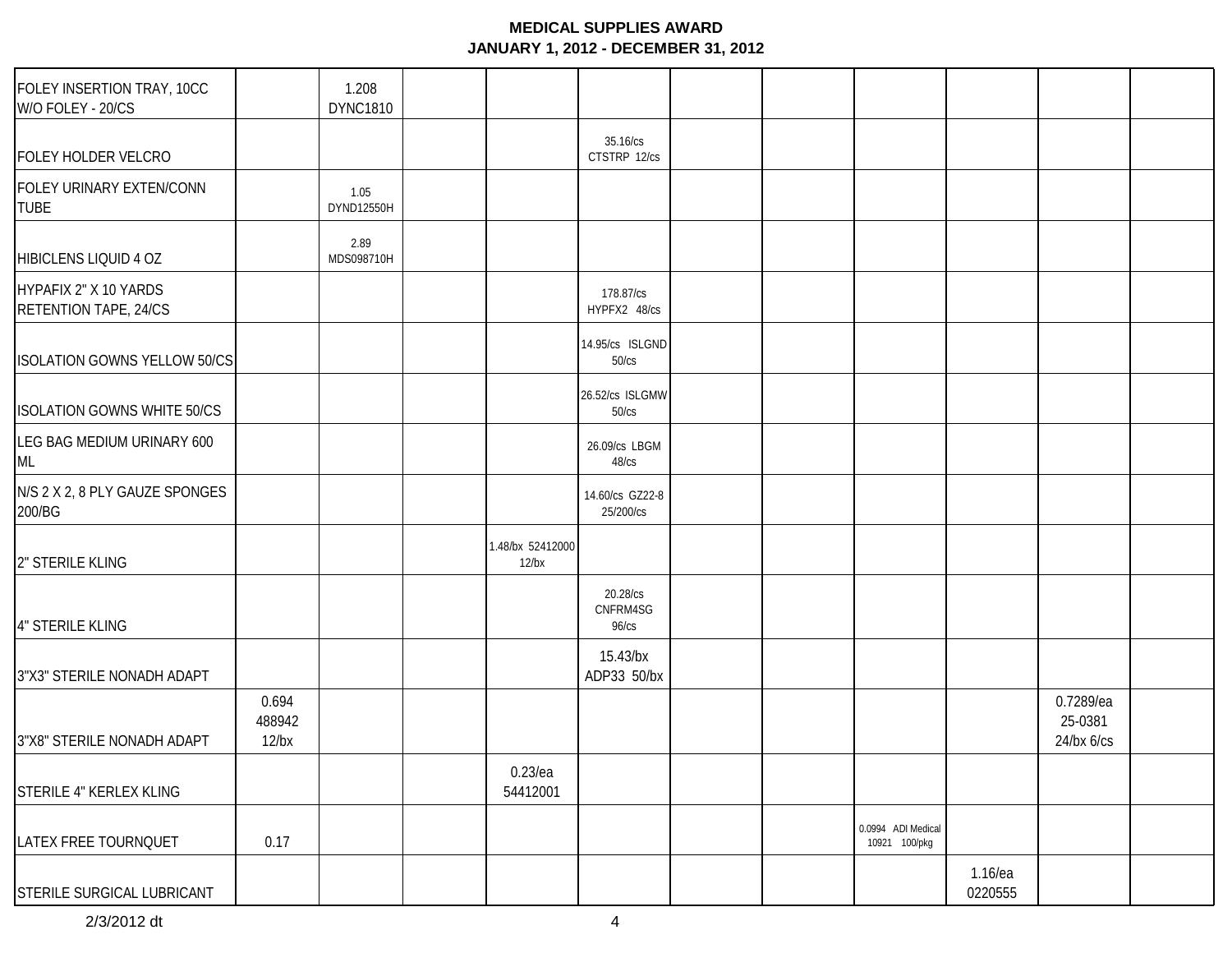| MEPILEX BORDER SACRUM<br>7.2x7.2                                                                    | 47.04/bx<br>28202100   |                          |                                |  |  |
|-----------------------------------------------------------------------------------------------------|------------------------|--------------------------|--------------------------------|--|--|
| MEPILEX BORDER SACRUM 9x9                                                                           | 73.87/bx<br>28242100   |                          |                                |  |  |
| 5X8 MEPILEX HEEL FOAM<br><b>DRESSING</b>                                                            | 54.88/bx<br>28812100   |                          |                                |  |  |
| 2" MEFIX SELF-ADHESIVE FABRIC<br><b>TAPE</b>                                                        | $4.57$ /bx<br>31502200 |                          |                                |  |  |
| 4" MEFIX SELF-ADHESIVE FABRIC<br><b>TAPE</b>                                                        | 8.49/bx<br>31012200    |                          |                                |  |  |
| 4"X4" MEPILEX FOAM DRESSING                                                                         |                        |                          | 5.00/ea 81380-<br>2941-99 5/bx |  |  |
| 6"X6" MEPILEX BORDER FOAM<br><b>DRESSING</b>                                                        |                        | 41.62/bx<br>M295400 5/bx |                                |  |  |
| 4"X4" MEPILEX BORDER FOAM<br><b>DRESSING</b>                                                        | 21.68/bx<br>95392100   |                          |                                |  |  |
| 3"X3" MEPILEX BORDER FOAM<br><b>DRESSING</b>                                                        | 15.91/bx<br>95292100   |                          |                                |  |  |
| <b>4X4 MELISORB AG ABORBENT</b><br><b>ANTIMICROBIAL ALGINATE</b><br><b>DRESSING</b>                 | 7.68/ea<br>55102100    |                          |                                |  |  |
| 4X4 MELISORB ABORBENT<br>CALCIUM ALGINATE DRESSING                                                  | 30.16/pk<br>25112100   |                          |                                |  |  |
| <b>4X4 MEPILEX BORDER AG</b><br>ABORBENT ANTIMICROBIAL<br><b>BORDER FOAM DRESSING</b>               | 71.37/bx<br>39532100   |                          |                                |  |  |
| <b>6X6 MEPILEX BORDER AG</b><br>ABORBENT ANTIMICROBIAL<br><b>BORDER FOAM DRESSING</b>               | 152.23/bx<br>39542100  |                          |                                |  |  |
| 7.2X7.2 MEPILEX BORDER<br><b>SACRUM AG ABORBENT</b><br>ANTIMICROBIAL BORDER FOAM<br><b>DRESSING</b> | 47.04/bx<br>28202100   |                          |                                |  |  |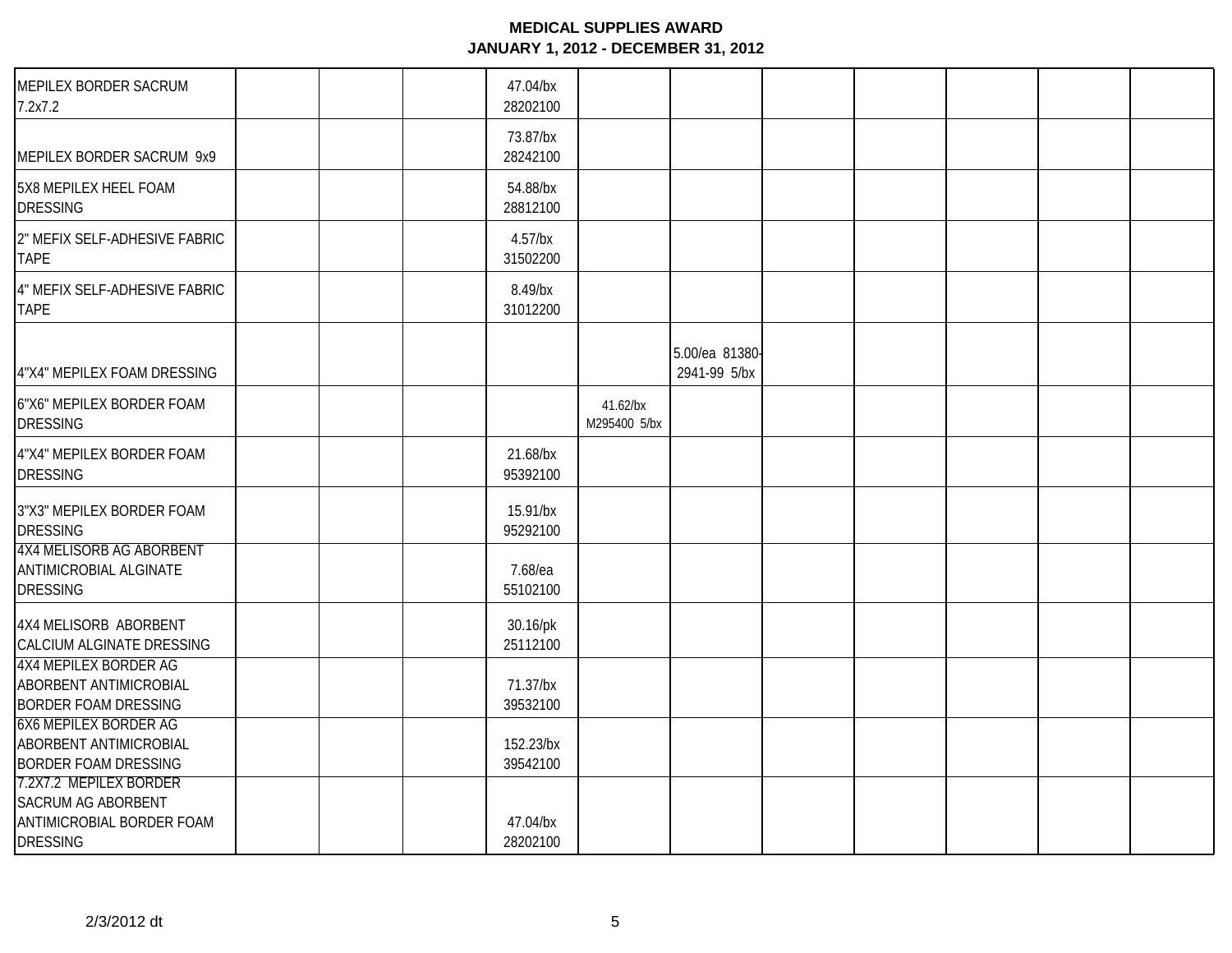| 9.2X9.2 MEPILEX BORDER<br><b>SACRUM AG ABORBENT</b><br>ANTIMICROBIAL BORDER FOAM<br><b>DRESSING</b> | 73.87/bx<br>28242100          |                                     |  |  |                          |                                          |
|-----------------------------------------------------------------------------------------------------|-------------------------------|-------------------------------------|--|--|--------------------------|------------------------------------------|
| MEPITEL ONE WOUND CONTACT<br>SHEET 4 X 7                                                            | 125.45/bx<br>28952100         |                                     |  |  |                          |                                          |
| MEPITEL ONE WOUND SHEET 6.8 x<br>10                                                                 | 139.94/bx<br>28972100         |                                     |  |  |                          |                                          |
| NORMAL SALINE .9% 15 ML                                                                             |                               | $S-$<br>19.88/cs<br>NSI15 144/cs    |  |  |                          |                                          |
| NORMAL 0.9% SALINE 100ML<br>48/CS                                                                   |                               |                                     |  |  | $0.51$ /ea<br>6240 48/cs |                                          |
| NORMAL 0.9% SALINE 500ML<br><b>16/CS</b>                                                            | 21.60/cs<br>76281900<br>18/cs |                                     |  |  |                          |                                          |
| NUGAUZE PLAIN .25 X 5 YDS<br><b>STERILE</b>                                                         |                               | 22.36/cs NGZ1/4<br>12/CS            |  |  |                          |                                          |
| NUGAUZE PLAIN .50 X 5 YDS<br><b>STERILE</b>                                                         |                               | 22.36/cs NGZ1/2<br>12/CS            |  |  |                          |                                          |
| NUGUAZE IODOFORM 5% .25 X 5<br><b>YDS</b>                                                           |                               | 22.36/cs NGZD1/4<br><b>12/CS</b>    |  |  |                          |                                          |
| NUGUAZE IODOFORM 5% .50 X 5<br><b>YDS</b>                                                           |                               | 23.60/cs NGZD1/2<br>12/CS           |  |  |                          |                                          |
| <b>OSTOMY POUCH CLIPS</b>                                                                           |                               | 9.28/bx<br>SQ175652                 |  |  |                          |                                          |
| P/F LARGE VINYL GLOVES - 100/BX<br>10 BX/CS                                                         |                               | 27.95/cs GL-<br><b>VLPF 1000/cs</b> |  |  |                          | .0259 Med Pridge-<br>Lrg-VPFG 1000/cs    |
| P/F MEDIUM VINYL GLOVES -<br>100/BX 10 BX/CS                                                        |                               | 27.95/cs GL-VPF<br>1000/cs          |  |  |                          | .0259 Med Pridge-<br>Med-VPFG<br>1000/cs |
| P/F SMALL VINYL GLOVES - 100/BX<br>10 BX/CS                                                         |                               | 27.95/cs GL-<br><b>VSPF 1000/cs</b> |  |  |                          | .0259 Med Pridge-<br>Sm-VPFG 1000/cs     |
| PEROXIDE 4 OZ                                                                                       | $0.52$ /ea<br>42012700        |                                     |  |  |                          |                                          |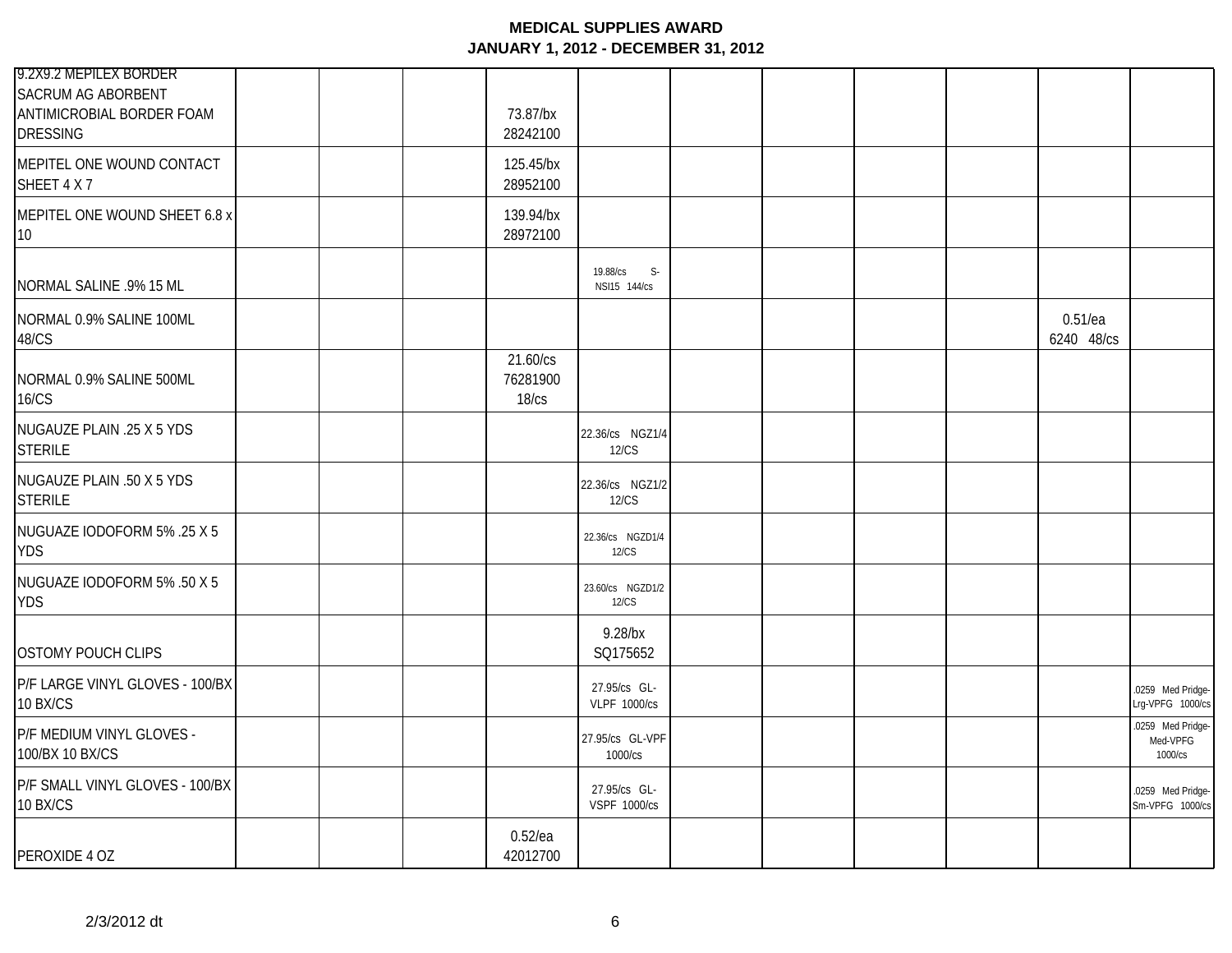| PICC LINE DRESSING CHANGE<br><b>TRAY</b>                                             |                  |                               | 106.81/30<br>MKDC1825B |                             |  |                             |  |
|--------------------------------------------------------------------------------------|------------------|-------------------------------|------------------------|-----------------------------|--|-----------------------------|--|
| PISTON IRRIGATION TRAYS 20/CS                                                        |                  |                               |                        | 13.98 AS136<br>20/cs        |  |                             |  |
| PREP PADS POVIDINE IODINE<br><b>PADS</b>                                             |                  |                               |                        | 27.75/cs PVSWM<br>10/100/cs |  |                             |  |
| PROFESSIONAL TOWEL, 2 PLY<br>TISSUE/POLY, 13" X 18", WHITE,<br>500/CS                | 0.033<br>199440  | .0348<br>NON24356W<br>500/cs  |                        |                             |  |                             |  |
| SAFETY LOK 10 ML 21G 1 1/2                                                           |                  |                               | 19.91/50<br>2429488    |                             |  |                             |  |
| SANI-CLOTH PLUS WIPES, LARGE,<br>6" X 6 3/4", 160/CAN, 12 CANS/CS                    |                  | 5.7483<br>MSC351200           |                        |                             |  |                             |  |
| SHARPS CONTAINER 1 - 1.5 LITER                                                       |                  | 1.0774<br>MDS705110<br>100/cs |                        |                             |  |                             |  |
| SKIN PREP BARRIER WIPES 50/BX<br>20 BX/CS                                            | 0.0274<br>364637 |                               |                        |                             |  | $0.062$ /ea<br>B01051       |  |
| SPECIMEN CONTAINER 4 OZ<br>W/SCREW ON LID, STERILE 100/CS                            |                  | .1465<br>DYND30330            |                        |                             |  |                             |  |
| <b>STAPLE REMOVER</b>                                                                |                  |                               |                        | 11.17/bx STPRMV<br>$12$ /bx |  |                             |  |
| STERI STRIP 1/4" X 3" SKIN<br>CLOSURES, 50-3'S/BX, 4 BX/CS                           |                  | .2122<br>NON250314Z           |                        |                             |  |                             |  |
| <b>STERILE COTTON TIPPED</b><br>APPLICATOR 6" X 1/12" - 1/PK, 100<br>PP/BX, 10 BX/CS | 0.0035<br>713899 |                               | 3.48/200<br>MDS202000Z |                             |  |                             |  |
| STERILE GAUZE SPONGES 4 X 4 8<br><b>PLY 25/BX, 24 BX/CS</b>                          |                  | .0214 PRM4408<br>600/2s       |                        |                             |  |                             |  |
| STERILE GLOVES LARGE                                                                 |                  |                               |                        |                             |  | 0.304/pr 2433<br>50/bx 8/cs |  |
| STERILE GLOVES MEDIUM                                                                |                  |                               |                        |                             |  | 0.304/pr 2432<br>50/bx 8/cs |  |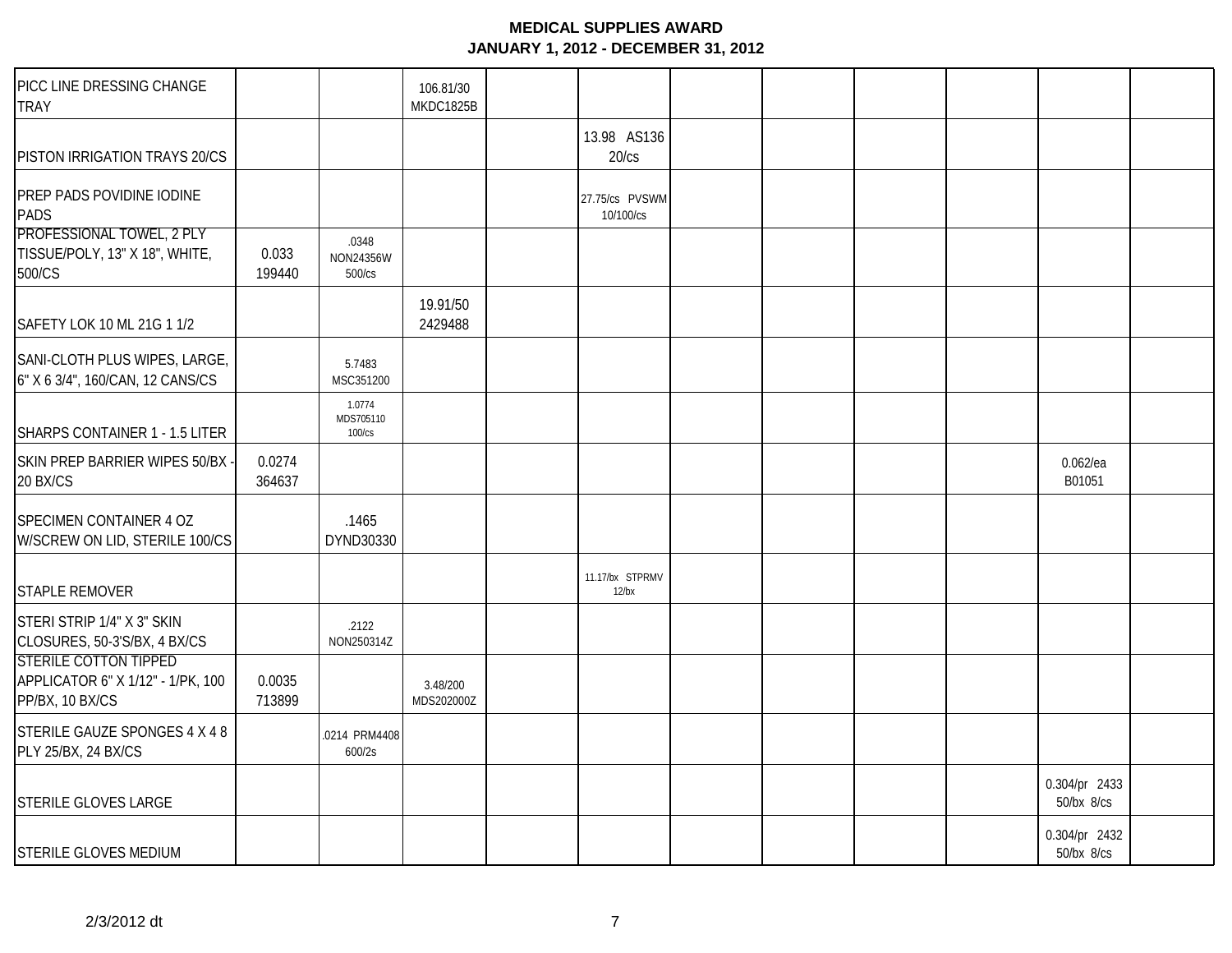| STERILE GLOVES SMALL                                                                             |                             |                      |                                                  |                            |  | 0.304/pr 2431<br>50/bx 8/cs |  |
|--------------------------------------------------------------------------------------------------|-----------------------------|----------------------|--------------------------------------------------|----------------------------|--|-----------------------------|--|
| STERILE SPONGES 2 X 2, 8 PLY, 50-<br>2'S/TRAY, 30 TRAYS/CS                                       |                             |                      |                                                  |                            |  | 0.00698/ea<br>3322          |  |
| <b>STERILE WATER</b>                                                                             |                             |                      |                                                  | 19.88/cs S-<br>SW1 48/cs   |  |                             |  |
| STOMAHESIVE PASTE 2 OZ                                                                           |                             | 6.86/2 oz<br>2292027 |                                                  |                            |  |                             |  |
| STOMAHESIVE POWDER                                                                               |                             | 4.88/ea<br>1386648   |                                                  |                            |  |                             |  |
| SUPER FLUFF 6 X 6.75 STERILE                                                                     | 1077 NON25852Z<br>20/2's-bx |                      |                                                  |                            |  |                             |  |
| ONE PIECE OSTOMY                                                                                 |                             |                      | 22.95-24.17/bx<br>401435 401430<br>401440 401935 |                            |  |                             |  |
| SUR FIT NATURA CONVEX<br><b>INSERTS 1-1/4", 5/BX</b>                                             |                             |                      |                                                  | 4.49/bx<br>SQ404010        |  |                             |  |
| SUR FIT NATURA STOMAHESIVE<br>FLEXIBLE CUT TO FIT SKIN<br>BARRIER 1.75" WAFER - WHITE<br>10/BX   |                             |                      |                                                  | 29.99/bx<br>SQ125259       |  |                             |  |
| SUR-FIT 1.75" DRAINABLE POUCH<br>12" OPAQUE, 10/BX                                               |                             |                      |                                                  | 17.26/bx<br>SQ401512       |  |                             |  |
| SUR FIT NATURA UROSTOMY<br>POUCH W/1.75" FLANGE, 10/BX                                           |                             |                      |                                                  | 13.30/bx<br>SQ401544       |  |                             |  |
| SUR FIT NATURA STOMAHESIVE<br><b>FLEXIBLE CUT TO FIT SKIN</b><br>BARRIER 2.25" WAFER - TAN 10/BX |                             |                      |                                                  | 29.99/bx<br>SQ125259       |  |                             |  |
| NATURA 2.25" - 10" OPAQUE<br>POUCH                                                               |                             |                      |                                                  | 17.30/bx SQ401513<br>10/bx |  |                             |  |
| UROSTOMY 2.25 POUCH                                                                              |                             |                      |                                                  | 25.79/bx SQ401545<br>10/bx |  |                             |  |
| <b>SUR FIT NATURA STOMAHESIVE</b><br>FLEXIBLE CUT TO FIT SKIN<br><b>BARRIER 2.75" WAFER</b>      |                             |                      |                                                  | 15.37/bx SQ125261<br>10/bx |  |                             |  |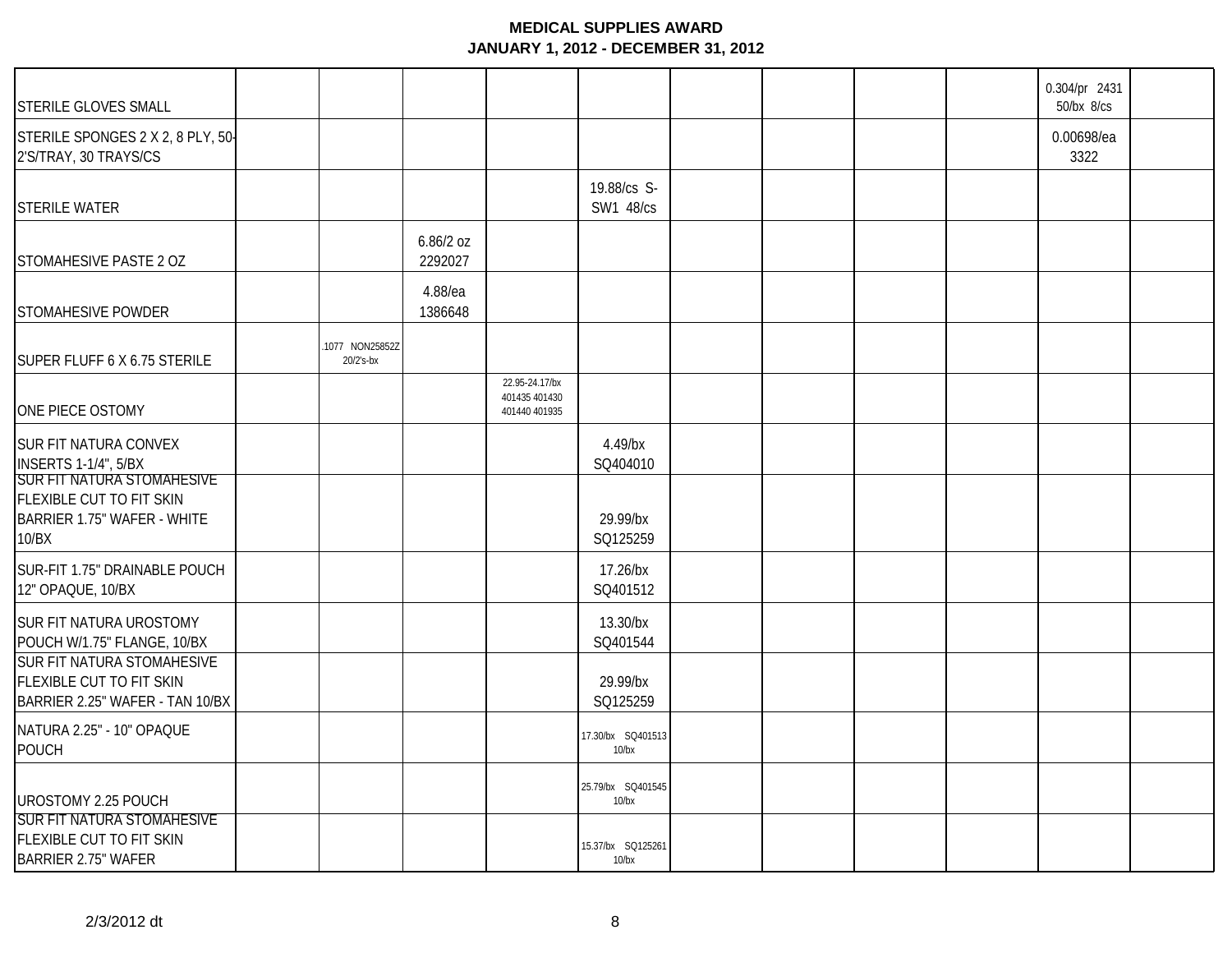| 12" SUR FIT STANDARD POUCH<br>2.75" FLANGE, 10/BX           |                         |                      | 17.34/bx SQ401514<br>$10$ /bx |                                       |                                |  |
|-------------------------------------------------------------|-------------------------|----------------------|-------------------------------|---------------------------------------|--------------------------------|--|
| <b>SUTURE REMOVER KIT</b>                                   |                         |                      | 22.50/cs<br>STRMV 50/cs       |                                       |                                |  |
| SYRINGE 2 OZ CATHETER TIP                                   |                         |                      | 14.85/cs IRSYB<br>50/cs       |                                       |                                |  |
| SYRINGE LUER LOCK 10 ML                                     |                         |                      |                               |                                       | 0.0936 Terumo<br>SS-10L 100/bx |  |
| SYRINGE LUER LOCK 20 ML                                     |                         |                      |                               |                                       | 0.2019 Terumo<br>SS-20L 50/bx  |  |
| SYRINGE LUER LOCK 30 ML                                     |                         |                      |                               |                                       | 0.3275 Terumo<br>SS-30L 25/bx  |  |
| SYRINGE SAFETY LOK 3 ML 25G<br>5/8                          |                         | 22.41/bx<br>95922800 |                               |                                       |                                |  |
| TAPE TRANSPORE 1"                                           |                         |                      |                               | 6.45 Kentron 705311<br>12/bx 12/bx/cs |                                |  |
| TAPE TRANSPORE 2"                                           |                         |                      |                               | 6.45 Kentron 705312<br>6/bx 12/bx/cs  |                                |  |
| TAPE MICROPORE PAPER 1"                                     |                         |                      | 3.60/bx MCPR1<br>$12$ /bx     |                                       |                                |  |
| TAPE, MICROPORE 2" X 10 YD<br>PAPER, 6/BX, 10 BX/CS         |                         |                      | $3.60$ /bx<br>MCPR2           |                                       |                                |  |
| TB SYRINGE 1ML 27 G X 1/2                                   |                         | 7.68/bx<br>27212800  |                               |                                       |                                |  |
| TEGADERM 2 3/8 X 2 3/4                                      |                         |                      |                               |                                       | 0.2573 3M 1624W<br>$100$ /bx   |  |
| TEGADERM 4X4 3/4"<br>TRANSPARENT DRESSING 50/BX,<br>4 BX/CS | .5359<br><b>MSC2705</b> |                      |                               |                                       |                                |  |
| TELFA 2" x 3" PADS 100/BX 12<br><b>BX/CS</b>                |                         |                      | 43.95/cs TLFG2X3<br>12/100/cs |                                       |                                |  |
| TELFA 3" X 4" PADS, 100/BX, 24<br><b>BX/CS</b>              |                         |                      | 64.00/cs TLFG3X4<br>12/100/cs |                                       |                                |  |